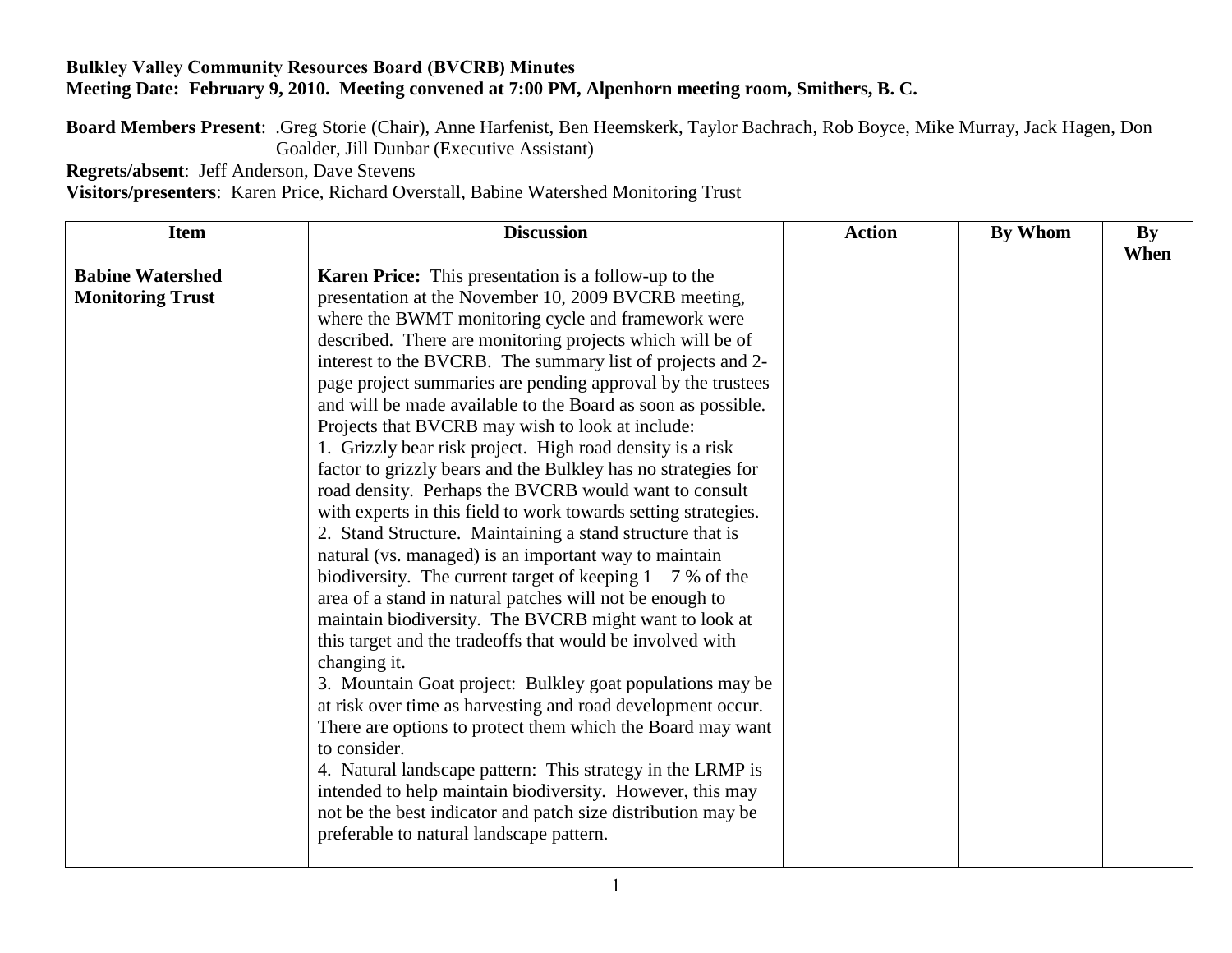| <b>Item</b>                        | <b>Discussion</b>                                                                                                                                                                                                                                                                                                                                                                                                                                                                                                                                                                                                                                                                                                                 | <b>Action</b>   | <b>By Whom</b>                 | By<br>When             |
|------------------------------------|-----------------------------------------------------------------------------------------------------------------------------------------------------------------------------------------------------------------------------------------------------------------------------------------------------------------------------------------------------------------------------------------------------------------------------------------------------------------------------------------------------------------------------------------------------------------------------------------------------------------------------------------------------------------------------------------------------------------------------------|-----------------|--------------------------------|------------------------|
|                                    | 5. Amount of old forest, by ecosystem variant: The target<br>level is to maintain 11% old forest while a natural forest<br>would have 30% or more; with this target biodiversity is at<br>high risk. BVCRB should examine options and<br>consequences of managing under high-risk strategies.<br>6. Bull Trout: 20% of critical habitat is well protected, 60%<br>is somewhat protected. Higher Level Plans and Landscape<br>Unit Plans do not consider fish objectives at all. The Board<br>should decide if fish objectives are important in the LRMP<br>and if so, what strategies would be appropriate.<br>Richard Overstall: Extending the Monitoring Trust concept<br>into the Bulkley beyond the Babine Watershed would be |                 |                                |                        |
| <b>Agenda review</b>               | possible but funding would be the problem.<br>Agenda reviewed                                                                                                                                                                                                                                                                                                                                                                                                                                                                                                                                                                                                                                                                     | Accept agenda.  | <b>Board</b><br><b>Members</b> | <b>This</b><br>meeting |
| Review of minutes Jan 12,<br>2010. | Minutes discussed and approved.                                                                                                                                                                                                                                                                                                                                                                                                                                                                                                                                                                                                                                                                                                   | Accept minutes. | <b>Board</b><br><b>Members</b> | <b>Next</b><br>meeting |
| Subcommittee                       | 1. Recreation                                                                                                                                                                                                                                                                                                                                                                                                                                                                                                                                                                                                                                                                                                                     |                 |                                |                        |
| <b>Reports/Issues/Corresponde</b>  | <b>RAMP completion:</b> The project does not fit Regional                                                                                                                                                                                                                                                                                                                                                                                                                                                                                                                                                                                                                                                                         |                 |                                |                        |
| nce                                | District criteria but they will call Anne back with more ideas<br>for funding. There is still an option to have UNBC<br>participate in facilitation.<br><b>RAMP Terms of Reference: Smithers Snowmobile</b><br>Association agrees with the TOR. It may be timely to send a<br>letter to the Office of the Wet'suwet'en to invite their<br>participation. The next step is to obtain funding.<br>Hudson Bay Mountain Rezoning: BVCRB letter was sent<br>but was too late to be considered. Board agreed that there is<br>no need to pursue this issue further.<br>2. Mining and Energy Development<br>Rob: No news to report.<br>3. Forestry, Range and Agriculture                                                                |                 |                                |                        |
|                                    | Greg: No business to report.                                                                                                                                                                                                                                                                                                                                                                                                                                                                                                                                                                                                                                                                                                      |                 |                                |                        |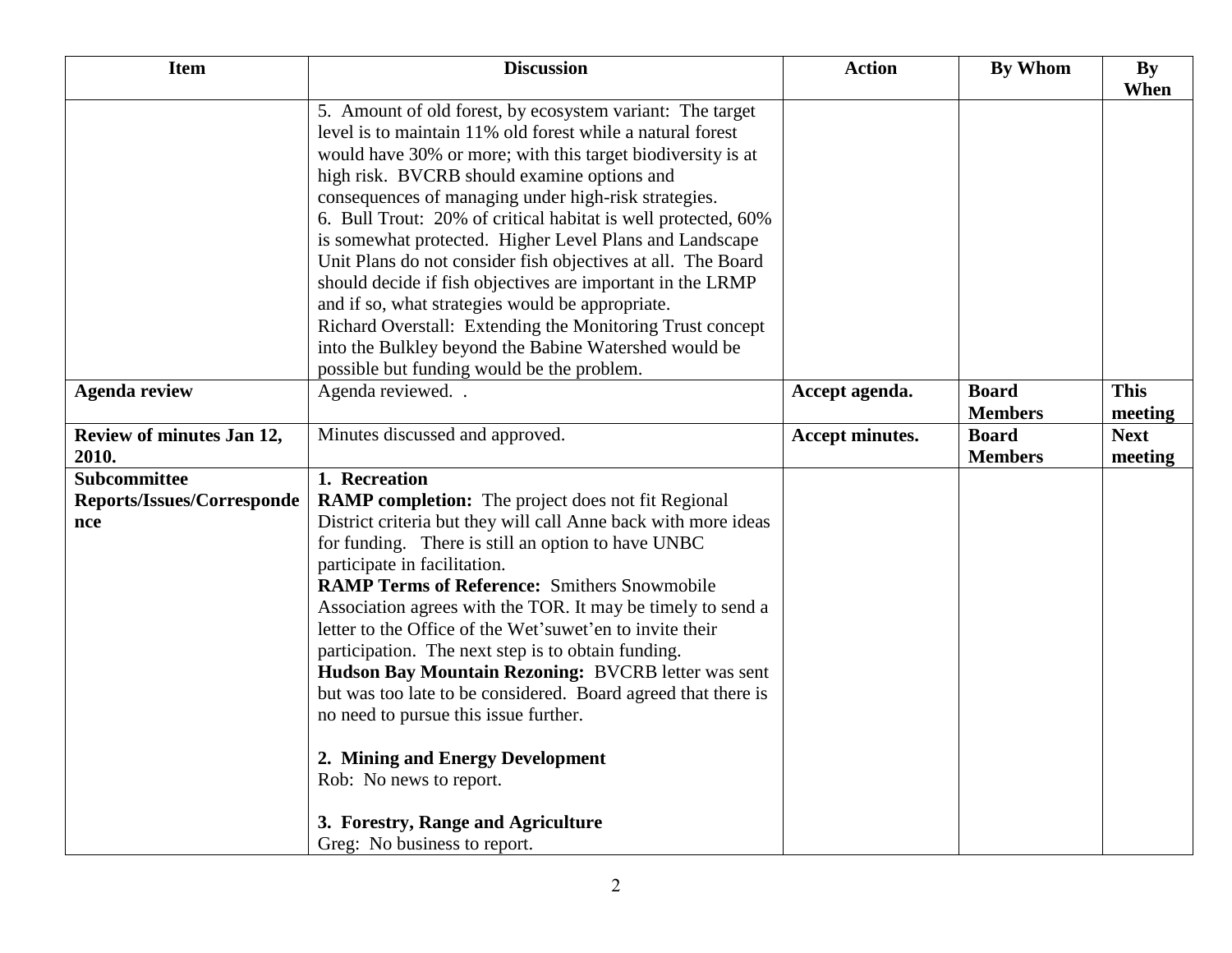| <b>Item</b> | <b>Discussion</b>                                                                                                      | <b>Action</b>           | <b>By Whom</b>       | <b>By</b> |
|-------------|------------------------------------------------------------------------------------------------------------------------|-------------------------|----------------------|-----------|
|             |                                                                                                                        |                         |                      | When      |
|             | 4. LWBC Referrals and Land Tenures                                                                                     |                         |                      |           |
|             | Call Lake rezoning proposal: BVCRB letter was sent past<br>the deadline for input. But there were no major objections. |                         |                      |           |
|             | Perhaps Board should receive all rezoning applications.                                                                |                         |                      |           |
|             | Peturrson referral: BVCRB concerns arising from original                                                               |                         |                      |           |
|             | referral are still in place even with this revised application.                                                        |                         |                      |           |
|             | The planned road still goes through a Core Ecosystem so the                                                            |                         |                      |           |
|             | new application cannot be supported. E-mail was sent to Liz                                                            |                         |                      |           |
|             | Williamson.                                                                                                            |                         |                      |           |
|             | Cybernet Tower: This project has been readvertised for                                                                 |                         |                      |           |
|             | public comment. Discussion: The Board needs to comment                                                                 | <b>Prepare response</b> | Greg                 |           |
|             | on the process, which was flawed, and could also comment                                                               | letter.                 |                      |           |
|             | on the actual location of the tower. The LRMP needs to be                                                              |                         |                      |           |
|             | looked at in terms of zoning for that area.                                                                            |                         |                      |           |
|             | 5. Water and Fish                                                                                                      |                         |                      |           |
|             | MoE will attend the April BVCRB meeting. There may be                                                                  |                         |                      |           |
|             | questions resulting from tonight's presentation that they                                                              |                         |                      |           |
|             | should address at that time.                                                                                           |                         |                      |           |
|             |                                                                                                                        |                         |                      |           |
|             | 6. Monitoring and Land Use Plans                                                                                       |                         |                      |           |
|             | <b>Discussion of Babine Watershed Monitoring Trust's</b>                                                               |                         |                      |           |
|             | <b>presentation:</b> This presentation gives the Board a place to                                                      | <b>Board members</b>    | Anne:                |           |
|             | start with LRMP amendments. A solid issue should be                                                                    | begin to investigate    | <b>Grizzlies</b>     |           |
|             | chosen as the first one to test the amendment process. Issues                                                          | issues and report       | Ben:                 |           |
|             | of concern in addition to the 6 described above include the                                                            | back at next            | Forestry             |           |
|             | mountain pine beetle situation. There may be an impact on                                                              | meeting.                | issues<br>Jeff: Bull |           |
|             | biodiversity and stand level diversity due to increased<br>harvest with MPB. The new PEM may show that there is        |                         | Trout $(?)$          |           |
|             | opportunity to increase the AAC or gain other advantages.                                                              |                         |                      |           |
|             | The caribou strategy needs to be reorganized. Board                                                                    |                         |                      |           |
|             | members agreed to begin researching issues as follows:                                                                 |                         |                      |           |
|             | • Anne will look at grizzly bears.                                                                                     |                         |                      |           |
|             | • Ben will look at stand structure, landscape pattern and                                                              |                         |                      |           |
|             | amount of old forest.                                                                                                  |                         |                      |           |